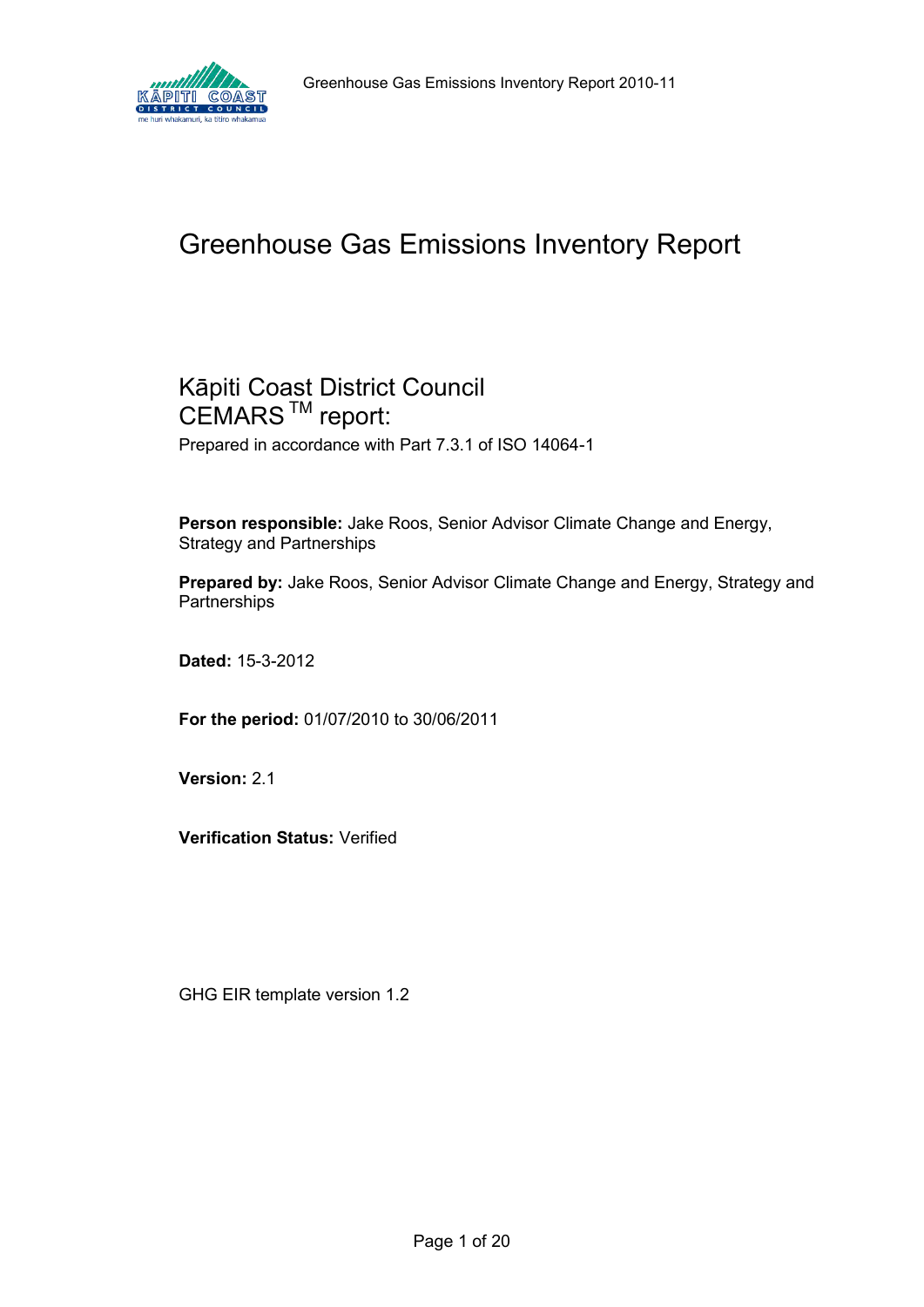

# **Contents**

| 1. |                                                                                        |  |
|----|----------------------------------------------------------------------------------------|--|
| 2  |                                                                                        |  |
| 3  |                                                                                        |  |
| 4  |                                                                                        |  |
| 5  |                                                                                        |  |
| 6  |                                                                                        |  |
| 7  |                                                                                        |  |
| 8  |                                                                                        |  |
| 9  |                                                                                        |  |
| 10 |                                                                                        |  |
| 11 |                                                                                        |  |
| 12 |                                                                                        |  |
| 13 |                                                                                        |  |
| 14 |                                                                                        |  |
| 15 |                                                                                        |  |
|    |                                                                                        |  |
|    | Appendix 2: Summary of GHG emissions calculation methodology and evidence 20           |  |
|    |                                                                                        |  |
|    |                                                                                        |  |
|    |                                                                                        |  |
|    |                                                                                        |  |
|    |                                                                                        |  |
|    | Figure 4: Operational GHG emissions (tonnes CO <sub>2</sub> e) by reporting unit.  13  |  |
|    |                                                                                        |  |
|    |                                                                                        |  |
|    | Figure 7: Comparison of GHG operational emissions by scope between the reporting       |  |
|    |                                                                                        |  |
|    | Figure 8: Comparison of GHG operational emissions by emissions sources between the     |  |
|    |                                                                                        |  |
|    | Figure 9: Comparison of emissions by reporting unit between the reporting periods.  16 |  |
|    |                                                                                        |  |
|    | Table 1: Operational Greenhouse gas emissions inventory summary by scope and business  |  |
|    |                                                                                        |  |
|    |                                                                                        |  |
|    |                                                                                        |  |
|    |                                                                                        |  |
|    | Table 5: Brief description of reporting units in Kāpiti Coast District Council 7       |  |
|    |                                                                                        |  |
|    |                                                                                        |  |
|    |                                                                                        |  |
|    |                                                                                        |  |
|    | Table 10: Mandatory and additional reporting requirements for ISO14064-1 19            |  |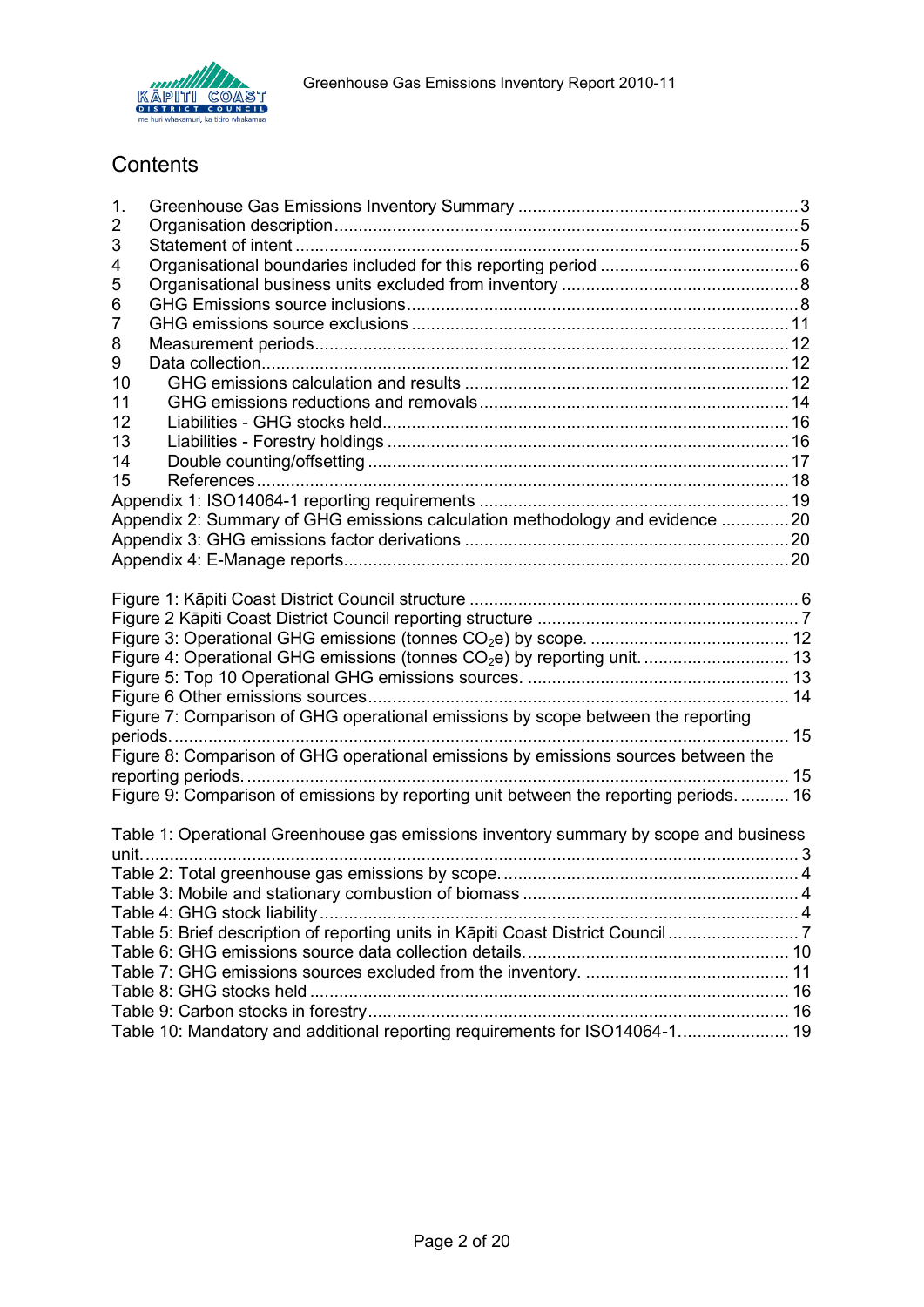<span id="page-2-0"></span>

# 1. Greenhouse Gas Emissions Inventory Summary

| <b>Reporting unit</b>       | <b>Data</b>       | Scope 1 | Scope 2 | Scope 3 | <b>Total</b> |
|-----------------------------|-------------------|---------|---------|---------|--------------|
| <b>Access and Transport</b> | $CO2$ e           |         | 306.4   |         | 306.4        |
|                             | CO <sub>2</sub>   |         | 306.4   |         | 306.4        |
|                             | $CO2$ e           | 149.2   |         | 25.8    | 175.0        |
| <b>General Council</b>      | CO <sub>2</sub>   | 118.4   |         | 25.5    | 143.9        |
|                             | CH <sub>4</sub>   | 30.1    |         | 0.0     | 30.1         |
|                             | $N_2O$            | 0.8     |         | 0.2     | 1.0          |
|                             | $CO2$ e           | 769.7   |         |         | 769.7        |
| Leisure and Open<br>Space   | CO <sub>2</sub>   | 761.2   |         |         | 761.2        |
|                             | $N_2O$            | 8.2     |         |         | 8.2          |
|                             | $CO2$ e           | 388.1   | 0.2     |         | 388.3        |
| Operations                  | CO <sub>2</sub>   | 381.3   | 0.2     |         | 381.5        |
|                             | $N_2O$            | 6.4     | 0.0     |         | 6.4          |
|                             | CO <sub>2</sub> e | 45.7    | 126.6   |         | 172.3        |
| Property                    | CO <sub>2</sub>   | 20.6    | 126.6   |         | 147.2        |
|                             | <b>HFC</b>        | 24.9    | 0.0     |         | 24.9         |
| Stormwater                  | $CO2$ e           |         | $1.1$   |         | 1.1          |
|                             | CO <sub>2</sub>   |         | 1.1     |         | 1.1          |
|                             | $CO2$ e           | 8318.6  | 443.2   |         | 8761.8       |
| Wastewater                  | CO <sub>2</sub>   | 123.2   | 443.2   |         | 566.4        |
|                             | CH <sub>4</sub>   | 8184.6  | 0.0     |         | 8184.6       |
|                             | $N_2O$            | 10.8    | 0.0     |         | 10.8         |
| Water                       | $CO2$ e           |         | 432.6   |         | 432.6        |
|                             | CO <sub>2</sub>   |         | 432.6   |         | 432.6        |

<span id="page-2-1"></span>**Table 1:** Operational Greenhouse gas emissions inventory summary by scope and business unit.

There have been no removals in the period.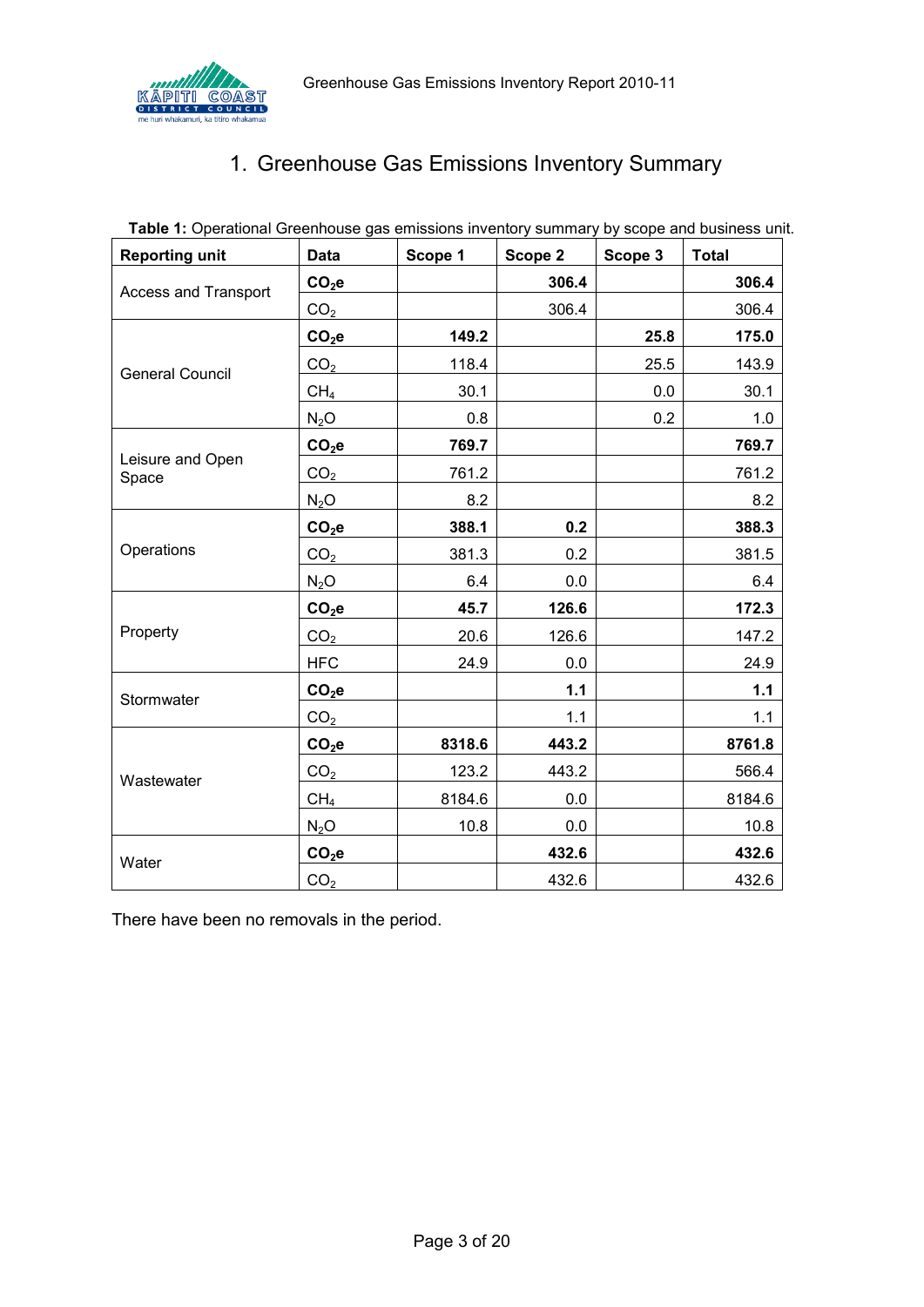

|  |  | Table 2: Total greenhouse gas emissions by scope. |  |  |  |
|--|--|---------------------------------------------------|--|--|--|
|--|--|---------------------------------------------------|--|--|--|

<span id="page-3-0"></span>

| <b>Scope</b> | <b>GHG emissions sources</b>                                                                                     | Tonnes CO <sub>2</sub> e |
|--------------|------------------------------------------------------------------------------------------------------------------|--------------------------|
| Scope 1      | Diesel, petrol, natural gas, R22, R410a, landfill<br>emissions from dried sludge, screenings and<br>mixing agent | 9,566                    |
| Scope 2      | Electricity                                                                                                      | 1,386                    |
| Scope 3      | Private car travel, flights, taxis,<br>accommodation, conferences, office waste                                  | 55                       |
| <b>Total</b> |                                                                                                                  | 11,007                   |
|              | Total GHG emissions per unit revenue<br>$($ tCO <sub>2</sub> /\$M)                                               | 195.13                   |
|              | Total gross GHG emissions per head of<br>population (tCO <sub>2</sub> /resident)                                 | 0.222                    |

#### **Total Operational Emissions**

Compared to the 2009-10 baseline measurement period, this is a decrease of 1,459 tonnes of CO2e, or 11.7%.

#### **Total Other Emissions**

| <b>Scope</b> | <b>GHG emissions sources</b>                                                                                                     | Tonnes CO <sub>2</sub> e |
|--------------|----------------------------------------------------------------------------------------------------------------------------------|--------------------------|
| Scope 1      | Forestry                                                                                                                         | -92                      |
| Scope 2      | <b>None</b>                                                                                                                      | U                        |
| Scope 3      | Contractor diesel use for domestic waste<br>collection, Landfill emissions from domestic<br>waste, Pensioner housing electricity | 18,754                   |
| Total        |                                                                                                                                  | 18,632                   |

#### **Total Emissions**

| <b>Scope</b> | Tonnes CO <sub>2</sub> e |
|--------------|--------------------------|
| Scope 1      | 9.474                    |
| Scope 2      | 1,386                    |
| Scope 3      | 18,779                   |
| Total        | 29,639                   |

#### **Table 3:** Mobile and stationary combustion of biomass

<span id="page-3-1"></span>

| <b>Biomass</b>                  | <b>Mass</b><br>(tonnes) | Tonnes $CO2e$ |
|---------------------------------|-------------------------|---------------|
| Wood fuel, sewage sludge drying | 615.6                   | 11.0          |

#### **Table 4:** GHG stock liability

<span id="page-3-2"></span>

| <b>GHG Gas</b>                                 | Legal<br>entity/business<br>unit/location | Mass held at<br>end of<br>inventory<br>reporting<br>period | <b>Potential</b><br>liability tonnes<br>$CO2$ e |
|------------------------------------------------|-------------------------------------------|------------------------------------------------------------|-------------------------------------------------|
| HFC:<br>R <sub>22</sub> and R <sub>410</sub> a | Property                                  | 282                                                        | 499                                             |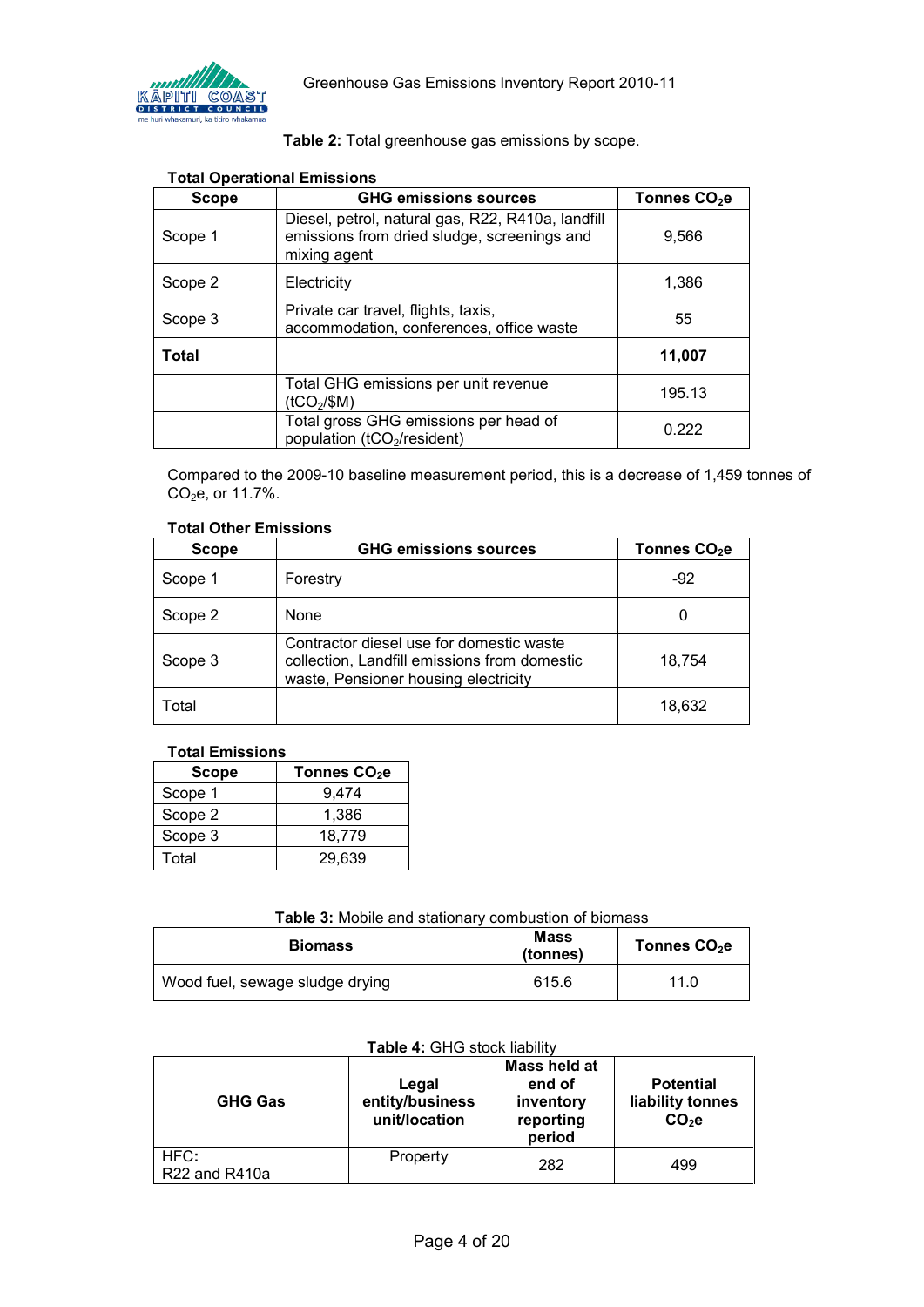

#### 1 Introduction

This report is the first annual greenhouse gas (GHG) emissions<sup>1</sup> inventory report prepared CEMARS certification<sup>2</sup>. Accurate quantification of the amount of GHG emissions that can be directly attributed to Kāpiti Coast District Council operations for the reporting period requires the preparation of a GHG inventory in accordance with international protocols and standards as well as meeting the requirements of Programme certification.

The GHG emissions inventory has been prepared in accordance with the *Greenhouse Gas Protocol: A Corporate Accounting and Reporting Standard (revised edition)* developed by the World Resources Institute and the World Business Council for Sustainable Development (2004), and *ISO 14064-1:2006 Specification with Guidance at the Organization Level for Quantification and Reporting of Greenhouse Gas Emissions and Removals<sup>3</sup>* and the Programme Standard for Certification. Appendix 1 outlines mandatory and additional reporting requirements of ISO 14064-1.

### <span id="page-4-0"></span>2 Organisation description

Kāpiti Coast District Council is the territorial authority for its area. It employs approximately 261 staff and is responsible for water and waste water, local roads (including streetlighting), parks, leisure facilities, community facilities, stormwater management and performing statutory duties such as compliance and development management. Council manages the direction and wellbeing of the district through its democratic and strategic planning functions. Council is committed to the principle of sustainable development, including the environment and seeks to mange and reduce its carbon footprint as part of this.

## <span id="page-4-1"></span>3 Statement of intent

Kāpiti Coast District Council is intent on achieving Programme certification as indicated by its communications with carboNZero programme staff.

In the event of successfully completing the Programme requirements for CEMARS certification, the proposed scope for certification is:

*"*Kāpiti Coast District Council meets *the requirements of the CEMARSTM certification having measured and reduced its greenhouse gas emissions in respect of its organisation including: emissions from use of energy and materials, disposal of waste, land use change and fugitive emissions from refrigerant systems."*

 1 Throughout this report "emissions" means "GHG emissions".

 $2^2$  Referred to hereafter as the Programme.

<sup>&</sup>lt;sup>3</sup> Throughout this document "GHG Protocol" means the "GHG Protocol Corporate Accounting and Reporting Standard" and "ISO 14064-1 means the international standard "Specification with Guidance at the Organizational Level for Quantification and Reporting of Greenhouse Gas Emissions and Removals".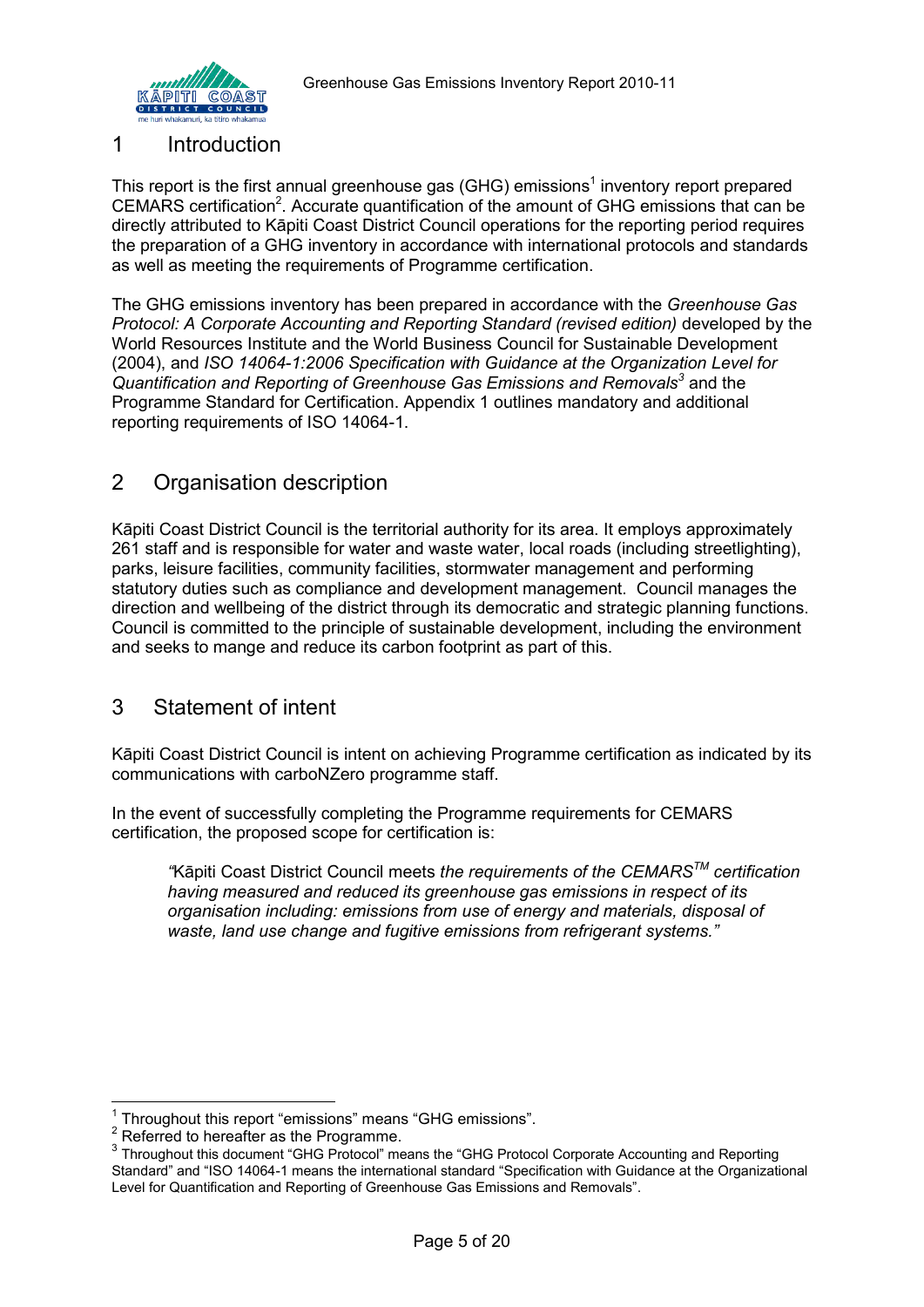

# <span id="page-5-0"></span>4 Organisational boundaries included for this reporting period

Organisational boundaries were set with reference to the methodology described in the GHG Protocol and ISO14064-1 standards. The GHG Protocol allows two distinct approaches to be used to consolidate GHG emissions: the equity share and control (financial or operational) approaches. The Programme specifies that the operational control consolidation approach should be used unless otherwise agreed with the programme. An operational control consolidation approach was used to account for emissions from Kāpiti Coast District Council.

<span id="page-5-1"></span>

|                                                                                                  |                                                                                                                                                                                                                                                                            | <b>Chief Executive</b>                                                                                                                     |                                                                                                                                                                                       |                                                                                                                                                                                                                                                                                                             |
|--------------------------------------------------------------------------------------------------|----------------------------------------------------------------------------------------------------------------------------------------------------------------------------------------------------------------------------------------------------------------------------|--------------------------------------------------------------------------------------------------------------------------------------------|---------------------------------------------------------------------------------------------------------------------------------------------------------------------------------------|-------------------------------------------------------------------------------------------------------------------------------------------------------------------------------------------------------------------------------------------------------------------------------------------------------------|
|                                                                                                  |                                                                                                                                                                                                                                                                            |                                                                                                                                            |                                                                                                                                                                                       |                                                                                                                                                                                                                                                                                                             |
| Group Manager,<br><b>Finance</b>                                                                 | Group Manager,<br><b>Strategy &amp;</b><br><b>Partnerships</b>                                                                                                                                                                                                             | <b>Group Manager,</b><br>Corporate<br><b>Services</b>                                                                                      | Group Manager,<br><b>Infrastructure</b><br><b>Services</b>                                                                                                                            | <b>Group Manager,</b><br><b>Community</b><br><b>Services</b>                                                                                                                                                                                                                                                |
| Electoral<br><b>Boundaries</b><br>Financial<br>Management<br>Legislative<br>Compliance<br>Rating | Community<br>Outcomes<br>Development<br>Management<br>Economic<br>Development<br>Tāngata Whenua<br><b>Strategic Policy</b><br>Supporting<br>Environmental<br>Sustainability<br><b>Supporting Social</b><br>Wellbeing<br>Corporate Planning,<br>Monitoring and<br>Reporting | Communications<br>Emergency<br>Management<br>Governance<br>Support<br>Information<br><b>Services</b><br>Customer Services /<br>Call Centre | Access and<br>Transport<br>Coastal<br>Management<br>Solid Waste<br>Management<br>Stormwater<br>Management<br>Wastewater<br>Management<br>Water Management<br>Operations<br>Management | Leisure and Open<br>Spaces<br>Major Project<br>Development and<br>Management<br>Arts and Culture<br>Libraries<br><b>Museums</b><br><b>Building Control,</b><br>Resource<br>Consents,<br>Regulatory<br>Community<br><b>Facilities</b><br>Cycleways,<br>Walkways,<br><b>Bridleways Network</b><br>Development |
|                                                                                                  |                                                                                                                                                                                                                                                                            |                                                                                                                                            |                                                                                                                                                                                       |                                                                                                                                                                                                                                                                                                             |

| Figure 1: Kāpiti Coast District Council structure |  |  |  |  |  |
|---------------------------------------------------|--|--|--|--|--|
|---------------------------------------------------|--|--|--|--|--|

[Figure 1](#page-5-1) shows the organisational structure. The council has no separate organisational entities or subsidiaries. For the purposes of emissions reporting, the organisation has been divided into units that manage key emissions sources as shown in Figure 2. This is the most straightforward approach as management groups share the use of many of these sources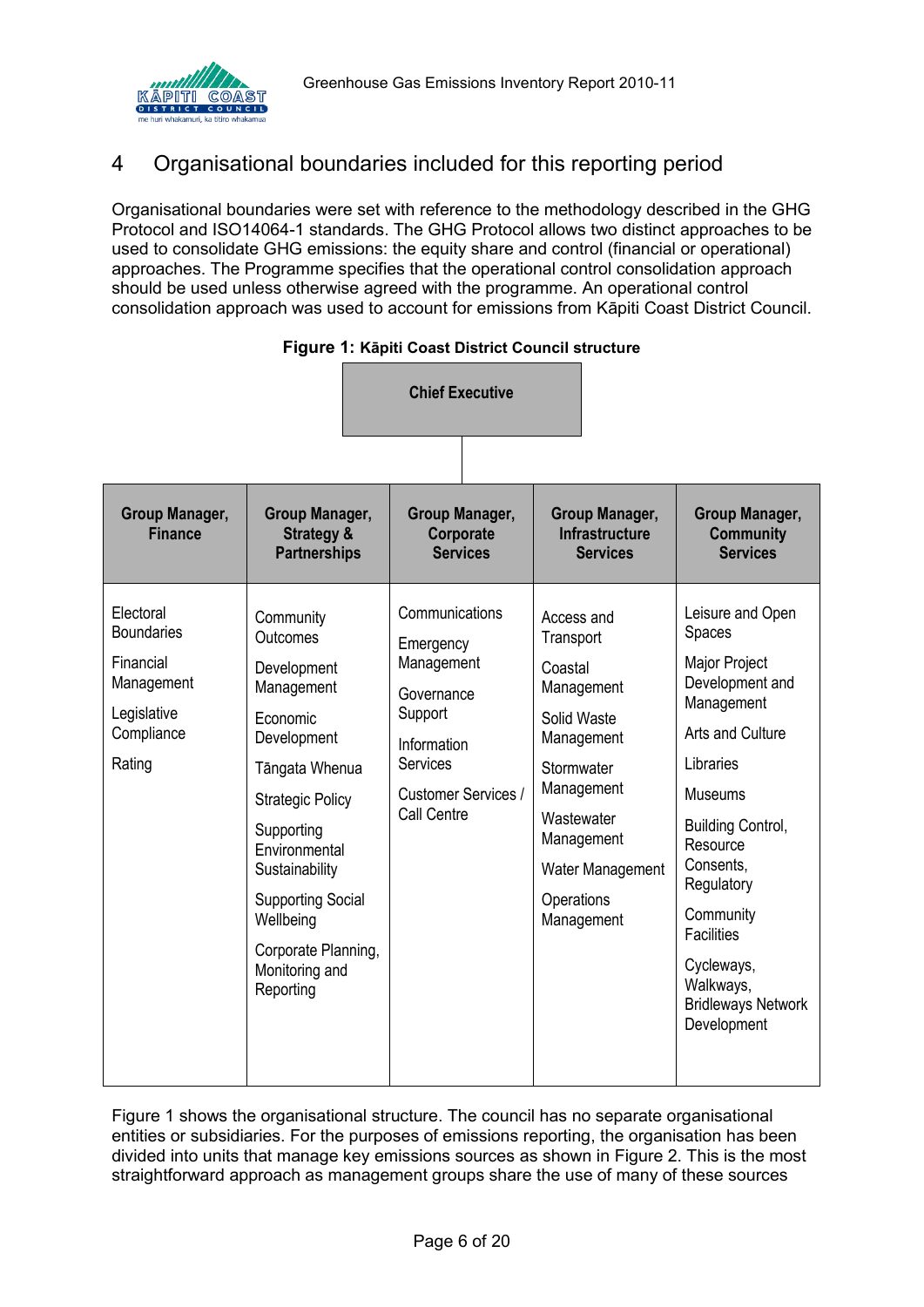

(e.g. offices). For emissions sources that are not managed by one group (e.g. air travel) these have been ascribed to 'General Council'. The emissions sources highlighted in green have been identified as being within full operational control of Council and part of the operational emissions inventory. The emissions sources/stocks in yellow have been identified as being outside direct operational control or are optional, but still of interest and therefore have been reported.



<span id="page-6-0"></span>**Figure 2** Kāpiti Coast District Council reporting structure

**Table 5:** Brief description of reporting units in Kāpiti Coast District Council

<span id="page-6-1"></span>

| <b>Reporting unit</b> | <b>Description</b>                                                                            |
|-----------------------|-----------------------------------------------------------------------------------------------|
| Water                 | Purpose: Water supply, treatment and reticulation, management of all<br>associated assets     |
|                       | Contact: Dave Bassett                                                                         |
| Waste water           | Purpose: Collection, treatment and disposal of sewage, management<br>of all associated assets |
|                       | Contact: Dave Bassett                                                                         |
| Operations            | Management of council operations such as waste collection, parks                              |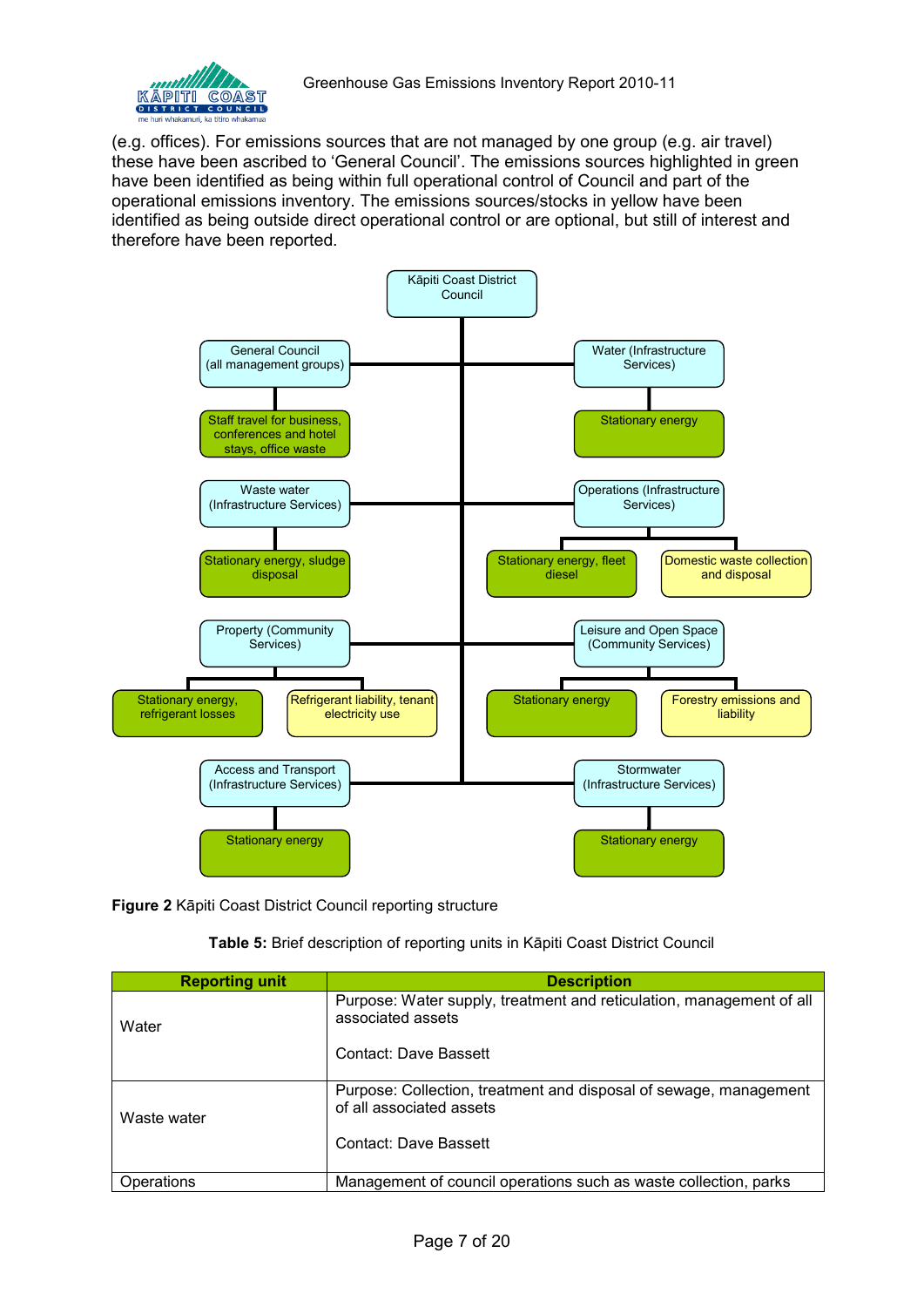

| <b>Reporting unit</b>       | <b>Description</b>                                                      |
|-----------------------------|-------------------------------------------------------------------------|
|                             |                                                                         |
|                             | maintenance, leak detection and W&WW maintenance and repairs.           |
|                             | Includes management of landfill sites.                                  |
|                             |                                                                         |
|                             | Contact: Tony Martin, Nienke Itjeshorst                                 |
|                             | Purpose: Manages the majority of council-owned buildings including      |
|                             | offices, libraries and community halls.                                 |
| Property                    |                                                                         |
|                             | Contact: Ken Price                                                      |
|                             | Purpose: Manages swimming pools and sports facilities, plus parks       |
|                             | and reserves.                                                           |
| Leisure and Open Space      |                                                                         |
|                             | Contact: Lex Bartlett                                                   |
|                             | Purpose: Manages development and maintenance of local roads,            |
|                             | plus streetlighting                                                     |
| <b>Access and Transport</b> |                                                                         |
|                             | <b>Contact: Michelle Lewis</b>                                          |
|                             |                                                                         |
|                             | Purpose: Manages development and maintenance of stormwater              |
| Stormwater                  | assets                                                                  |
|                             |                                                                         |
|                             | Contact: Matt Aitchison                                                 |
|                             | Purchase: Catch all reporting unit for emissions sources that cut       |
|                             | across Council groups and are generally not linked to a specific site - |
| <b>General Council</b>      | e.g. pool vehicles, flights, taxis etc.                                 |
|                             |                                                                         |
|                             | Contact: Sara Clift                                                     |

### <span id="page-7-0"></span>5 Organisational business units excluded from inventory

None.

### <span id="page-7-1"></span>6 GHG Emissions source inclusions

GHG emissions sources were identified with reference to the methodology described in the GHG Protocol and ISO14064-1 standards. Identification of emissions sources was achieved via personal communications with Kāpiti Coast District Council staff, and cross checked against operational expenditure records for the 2010-11 reporting period. These records were viewed in order to see what activities may be associated with emissions from all of the organisation's operations.

As adapted from the GHG Protocol, these emissions were classified into the following categories:

- **Direct GHG emissions (Scope 1)**: GHG emissions from sources that are owned or  $\bullet$ controlled by the company.
- **Indirect GHG emissions (Scope 2):** GHG emissions from the generation of purchased  $\bullet$ electricity, heat and steam consumed by the company.
- **Indirect GHG emissions (Scope 3) included in improvement target**: GHG  $\bullet$ emissions required by the Programme that occur as a consequence of the activities of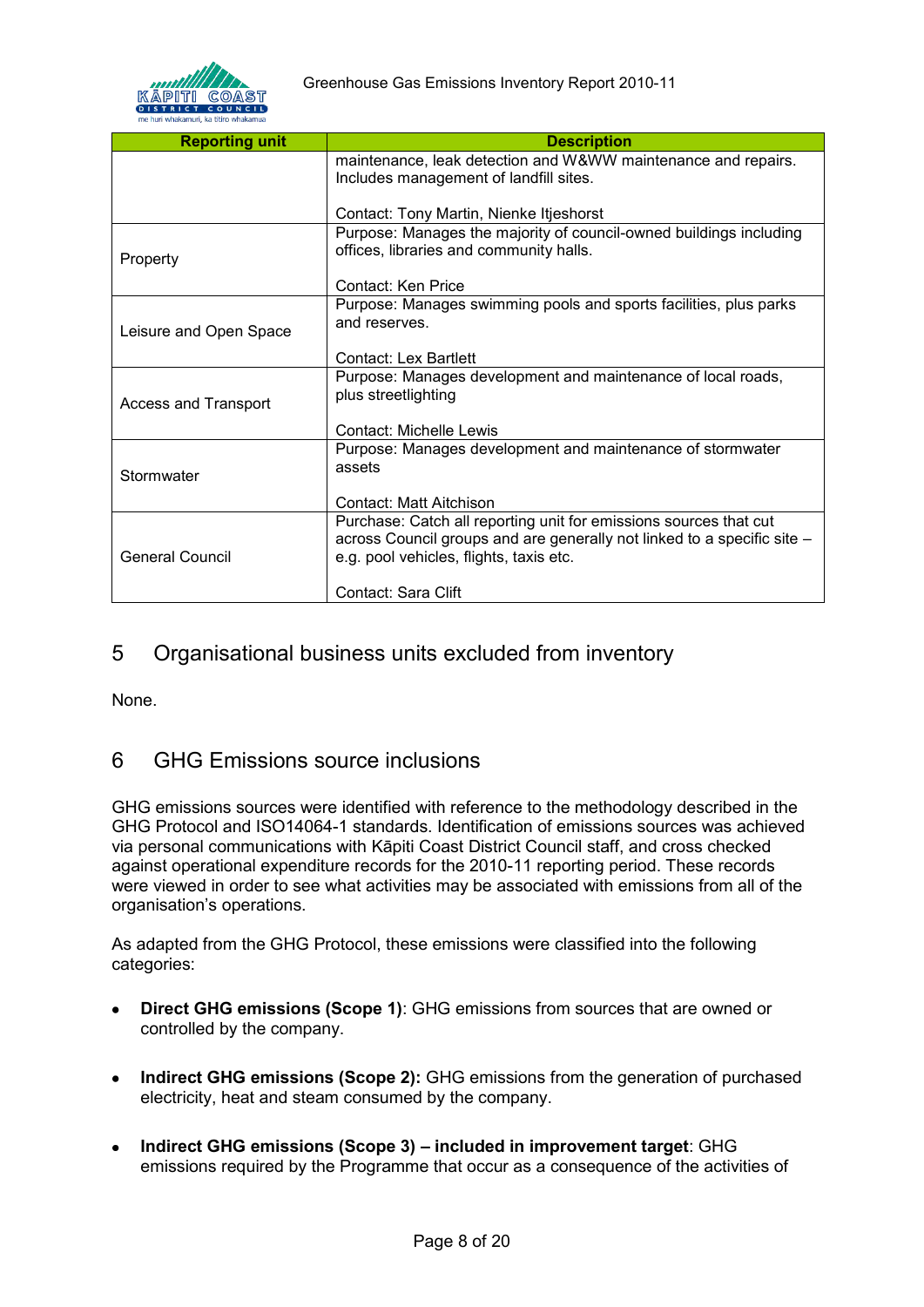

the company, but occur from sources not owned or controlled by the company. These include operational activities directly at Council's discretion e.g. flights and conferences.

**Indirect GHG emissions (Scope 3) – not included in improvement target**: GHG emissions not required by the Programme that occur from sources not owned or controlled by the company, but of which the Council still has an interest or influence. These are one-time sources such as capital projects, and continuous sources such as pensioner housing electricity use and domestic and commercial waste collection and disposal.

All direct (Scope 1) and indirect (Scope 2) emissions need to be accounted for in the GHG emissions inventory, excluding from forestry emissions and sequestration. Apart from Scope 3 emissions sources required by the Programme, it is recommended that other indirect Scope 3 emissions, as outlined by the GHG Protocol, are included if :

- They are believed to be large relative to the organisation's direct GHG emissions
- They contribute to the organisation's GHG risk exposure
- They are deemed critical by key stakeholders (e.g. customers)
- There are potential GHG emissions reductions that can be undertaken or influenced by the company.

After liaison with the organisation, the emissions sources in [Table 6](#page-9-0) have been identified and included in the GHG emissions inventory. Emissions classed as 'other' are reported, but only 'operational' emissions are included when calculating percentage change in emissions between years/organisational improvement.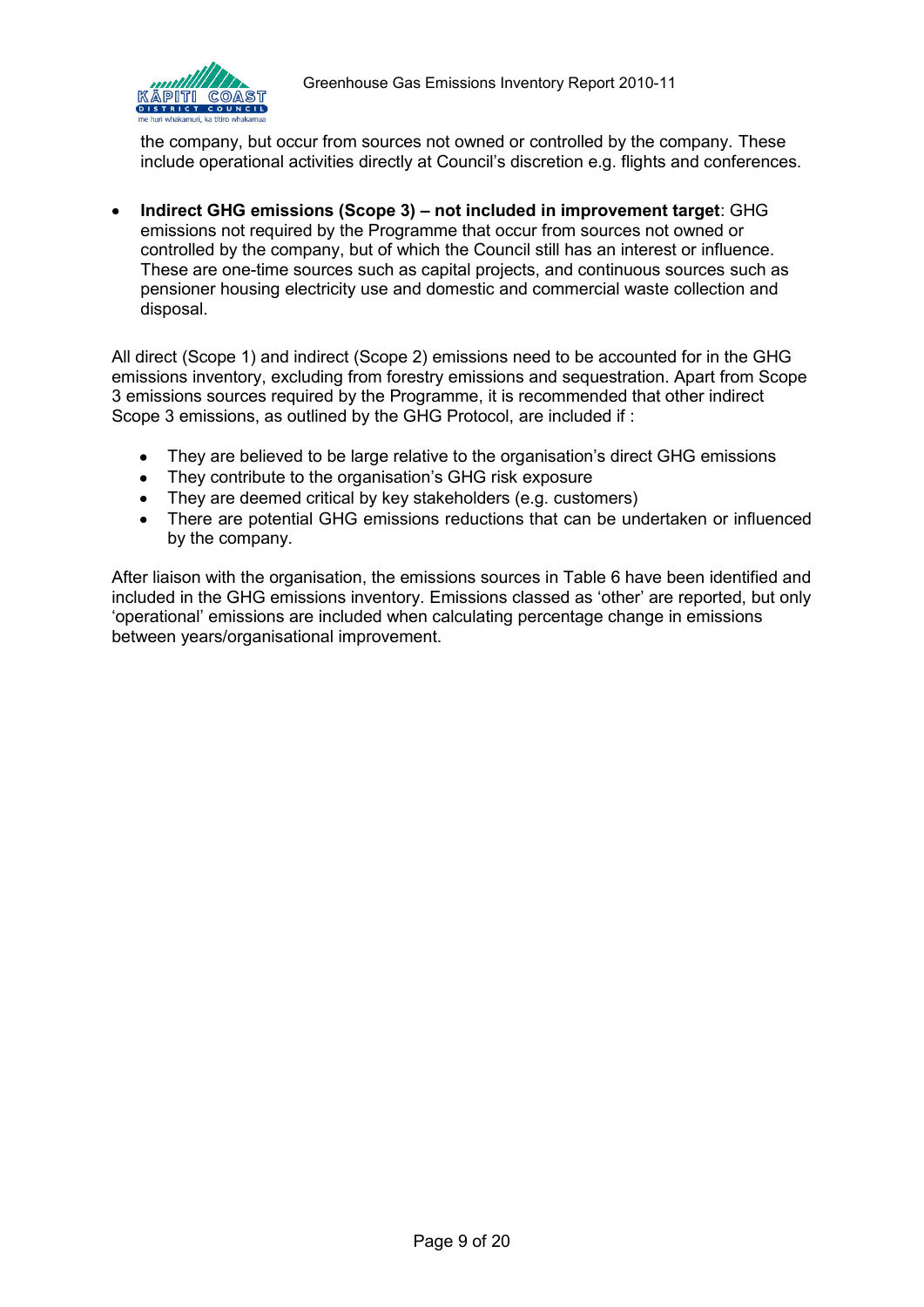

#### **Table 6:** GHG emissions source data collection details.

<span id="page-9-0"></span>

| <b>Reporting unit</b>  |                                | <b>GHG</b> |                                                    | <b>Data</b>    | <b>Calc in</b> |
|------------------------|--------------------------------|------------|----------------------------------------------------|----------------|----------------|
|                        | <b>GHG emissions source</b>    | emissions  | Data source                                        | collection     | Е.             |
|                        |                                | level      |                                                    | unit           | manage?        |
| <b>Operational</b>     |                                | scope      |                                                    |                |                |
| Water                  | Electricity                    | Scope 2    | Invoice data                                       | kWh            | Υ              |
| Waste water            | Electricity                    | Scope 2    | Invoice data                                       | kWh            | Y              |
| Waste water            | <b>Diesel</b>                  | Scope 1    | Invoice data                                       | litres         | Y              |
| Waste water            | Waste - dried sewage sludge    | Scope 1    | Freq' of bin collection, sample weighing, MC tests | kg             | N              |
| Waste water            | Waste - sewage screenings      | Scope 1    | Frequency of bin collection, sample weighing       | kg             | Y              |
| Waste water            | Waste - mixing agent (wood)    | Scope 1    | Freq' of bin collection, bin volume, wood density  | kg             | Y              |
| Waste water            | Wood fuel                      | Scope 1    | Invoice data                                       | kg             | Y              |
| Stormwater             | Electricity                    | Scope 2    | Invoice data                                       | kWh            | Y              |
| Property               | Electricity                    | Scope 2    | Invoice data                                       | kWh            | Y              |
| Property               | Natural gas                    | Scope 1    | Invoice data                                       | kWh            | Y              |
| Property               | Waste - office                 | Scope 3    | Frequency of bin collection, sample weighing       | kg             | Y              |
| Property               | Refrigerant R22 losses         | Scope 1    | Estimate of annual system recharges                | kg             | Y              |
| Property               | Refrigerant R410a losses       | Scope 1    | Estimate of annual system recharges                | kg             | Υ              |
| Roading                | Electricity                    | Scope 2    | Invoice data                                       | kWh            | Y              |
| Leisure and Open Space | Electricity                    | Scope 2    | Invoice data                                       | kWh            | Y              |
| Leisure and Open Space | Natural gas                    | Scope 1    | Invoice data                                       | kWh            | Υ              |
| Operations             | Electricity                    | Scope 2    | Invoice data                                       | kWh            | Y              |
| Operations             | <b>Diesel</b>                  | Scope 1    | Invoice data, BP Fuelcard data                     | litres         | Y              |
| <b>General Council</b> | Petrol                         | Scope 1    | Invoice data, BP Fuelcard data                     | litres         | Y              |
| <b>General Council</b> | <b>Taxi fares</b>              | Scope 3    | Credit card transactions/Finance system search     | \$             | Y              |
| <b>General Council</b> | Air travel                     | Scope 3    | Credit card transactions/Finance system search     | Passenger-km   | Y              |
| <b>General Council</b> | Hotel stays                    | Scope 3    | Credit card transactions/Finance system search     | Visitor-nights | Y              |
| <b>General Council</b> | Conferences                    | Scope 3    | Estimate based on hotel stays                      | Delegate-days  | Y              |
| <b>General Council</b> | Private car                    | Scope 3    | Expense claims/Finance system search               | km             | Y              |
| <b>Other</b>           |                                |            |                                                    |                |                |
| Leisure and Open Space | Forestry emissions/seqestrat'n | Scope 1    | GIS data, staff knowledge, MAF look-up tables      | Ha             | N              |
| Operations             | Waste - Domestic               | Scope 3    | Weighbridge data, SWAP analysis                    | kg             | Y              |
| Operations             | Bin collection fuel use        | Scope 3    | Contractor estimate                                | km             | Y              |
| Property               | Pensioner housing electricity  | Scope 3    | Invoice data for sample of tenants                 | kWh            | Y              |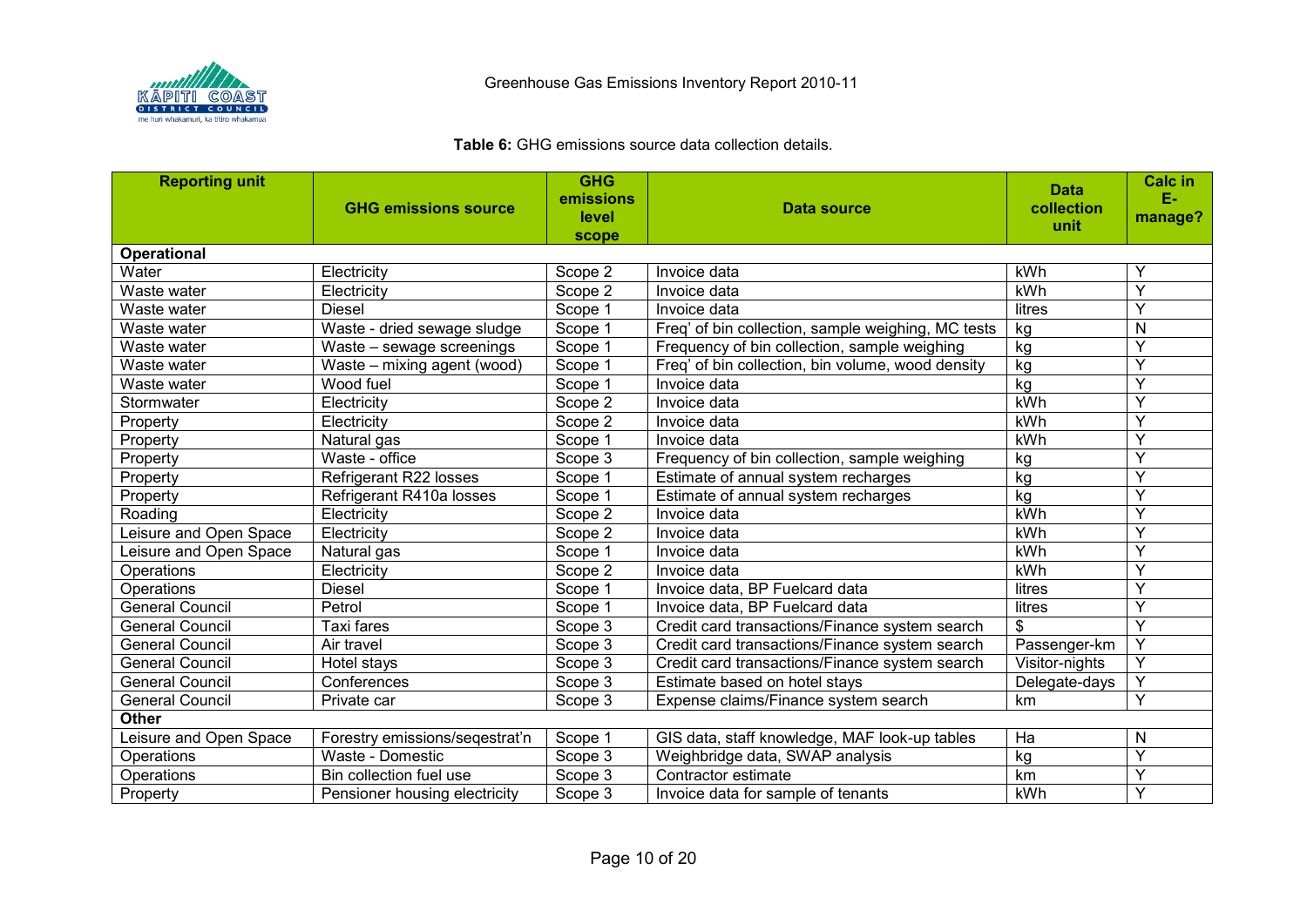

# <span id="page-10-0"></span>7 GHG emissions source exclusions

After analysis of contracts, invoices and landfill closure reports, the emissions sources in [Table 7](#page-10-2) have been identified and excluded from the GHG emissions inventory. The Programme applies a *de minimus* of 1% where emissions sources less than 1% of the entire inventory may be excluded provided that in total, they are not greater than 5% of the entire inventory. Inventories should aim to include 95% or more of the emissions sources within the designated boundary. The programme sets a materiality threshold of 5%. This means errors or omissions should not exceed 5% of the total inventory within the designated boundary.

<span id="page-10-2"></span><span id="page-10-1"></span>

| <b>Business unit</b> | <b>GHG emissions</b><br><b>source</b>                                | <b>GHG emissions</b><br>level scope | <b>Reason for exclusion</b>                                                                                                                                                                                                                                                                                                                                                                         |
|----------------------|----------------------------------------------------------------------|-------------------------------------|-----------------------------------------------------------------------------------------------------------------------------------------------------------------------------------------------------------------------------------------------------------------------------------------------------------------------------------------------------------------------------------------------------|
| Wastewater           | Wood pellet<br>freight                                               | Scope 3<br>(mandatory)              | Contract for supply specifies product<br>is responsibility of supplier until<br>delivered                                                                                                                                                                                                                                                                                                           |
| Water                | Water treatment<br>chemicals freight                                 | Scope 3<br>(mandatory)              | No specific freight charge applied on<br>invoices. Also volume 10 - 15 tonnes<br>per month moved within the North<br>Island is likely to be de minimus. The<br>Council has no other significant<br>regular freight.                                                                                                                                                                                 |
| Operations           | Closed landfills -<br>Ōtaki and<br>Waikanae                          | Scope 1                             | Ōtaki Landfill closed 1995, Waikanae<br>Landfill closed 2003. In line with<br>programme emission calculation<br>methods, any emissions that are<br>occurring from waste deposited prior<br>to the inventory period would be<br>considered not to have emissions as<br>the programme uses a calculation<br>approach whereby all emissions are<br>considered to have occurred at time<br>of disposal. |
| Operations           | Partly closed<br>landfill -<br>Otaihanga                             | Scope 1                             | Closed to the public in 2008, still used<br>to dispose of Wastewater sludge and<br>screenings.<br>Convention adopted for these is to<br>account for all future emissions in the<br>year of disposal, based on mass of<br>material deposited.                                                                                                                                                        |
| Operations           | Transport of<br>waste from<br>transfer stations<br>to Hokio Landfill | Scope 3<br>(additional)             | It has been identified that this could<br>be calculated, but it is not mandatory<br>(i.e. it is part of 'other' emissions).<br>Council will seek to calculate these<br>emissions in future reporting periods.                                                                                                                                                                                       |
| General<br>Council   | <b>Capital Projects</b><br>embodied carbon                           | Scope 3 (one time,<br>additional)   | Calculation done for certain materials<br>to be used for new Aquatic Centre<br>under construction in 2012 -13, which<br>is likely to Council's largest project for<br>some time. Analysis will not be carried<br>out on past projects but improvement<br>plan will seek to measure embodied<br>carbon of future projects.                                                                           |

| Table 7: GHG emissions sources excluded from the inventory. |  |
|-------------------------------------------------------------|--|
|-------------------------------------------------------------|--|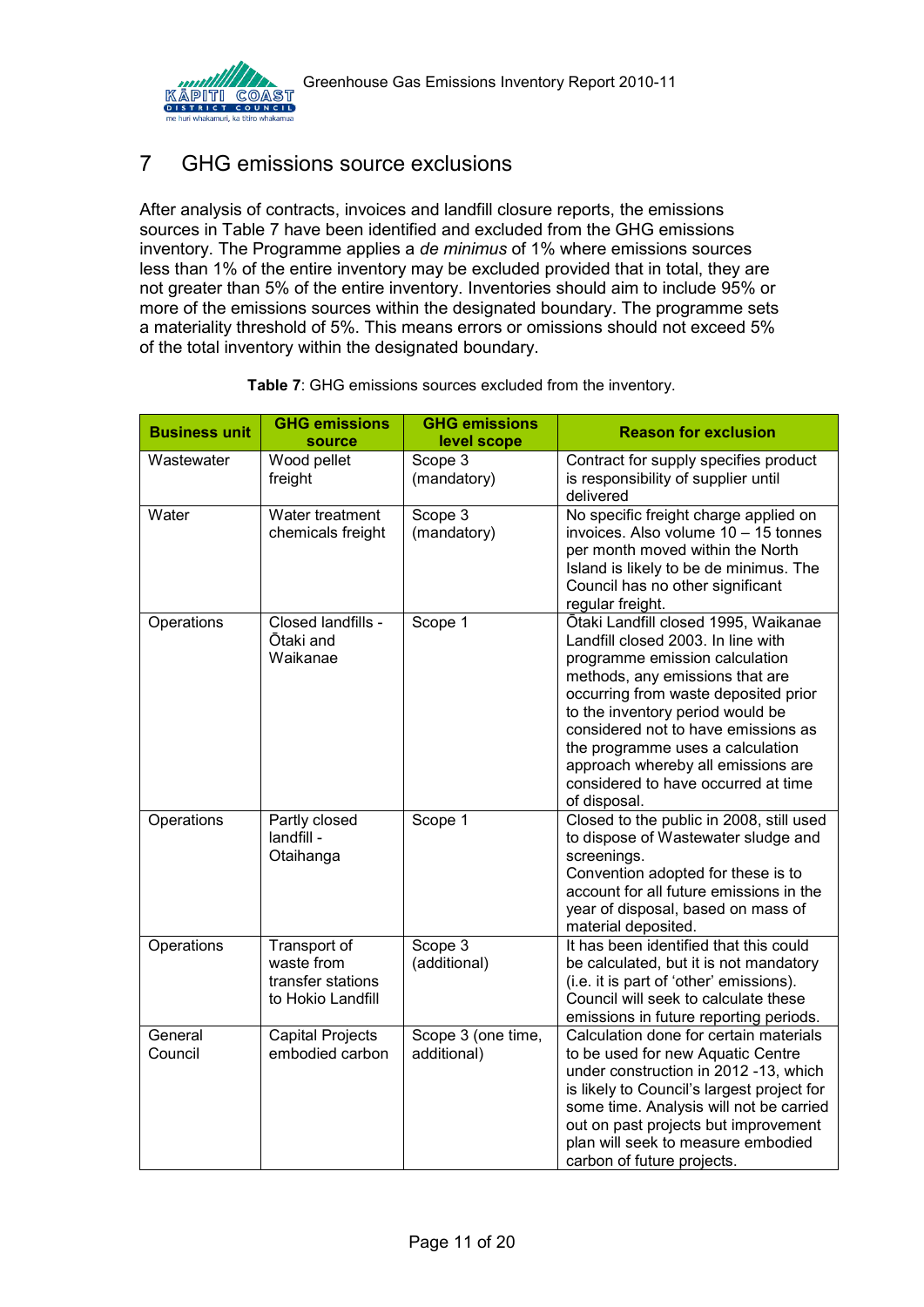

## <span id="page-11-0"></span>8 Measurement periods

This is Kāpiti Coast District Council GHG emissions inventory report covering the period from 1/7/2010 to 30/6/2011. This is the second measurement period.

## <span id="page-11-1"></span>9 Data collection

Table 6 provides an overview of how data for each emissions source was collected, the source of the data. For a full discussion of methodologies, assumptions and derivation see Appendix 2. Some emissions (disposal of sewage sludge in landfill, forestry sequestration and GHG stocks/liabilities) were not possible to calculate in E-Manage – this were done separately using emissions factors approved by the CarboNZero programme.

A calculation methodology has been used for quantifying the GHG emissions inventory using emissions source activity data multiplied by GHG emissions or removal factors.

### <span id="page-11-2"></span>10 GHG emissions calculation and results

All GHG emissions were calculated using the Programme calculation tools. As shown in Table 1, total operational GHG emissions for Kāpiti Coast District Council were 11,007 tonnes of  $CO<sub>2</sub>e$  for the 12 month period 1/7/2010 to 30/6/2011. Other emissions totalled 18,632 tonnes for the same period. Total emissions were 29,639 tonnes of  $CO<sub>2</sub>e$ .



<span id="page-11-3"></span>**Figure 3:** Operational GHG emissions (tonnes CO<sub>2</sub>e) by scope.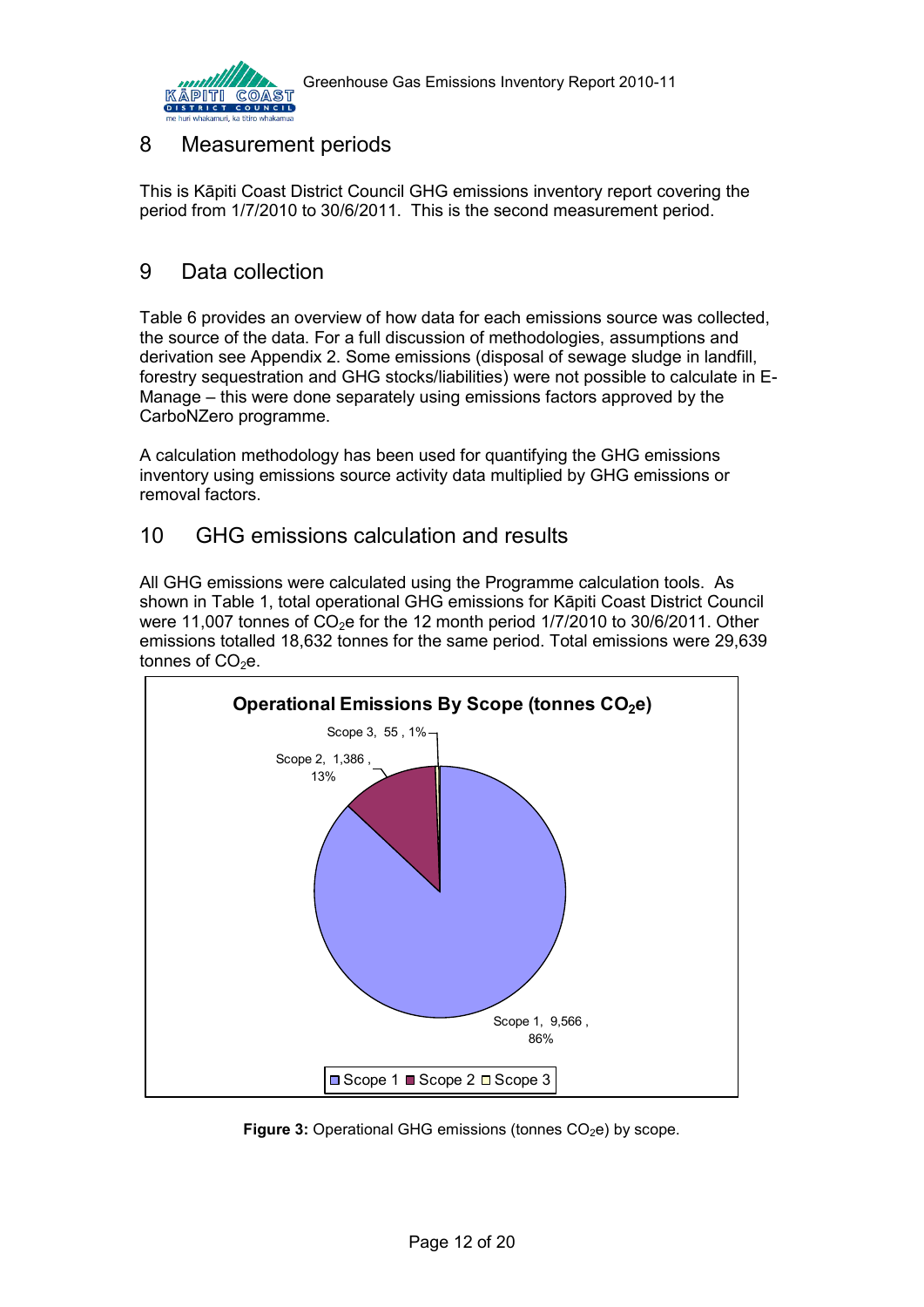





<span id="page-12-0"></span>

<span id="page-12-1"></span>**Figure 5:** Top 10 Operational GHG emissions sources.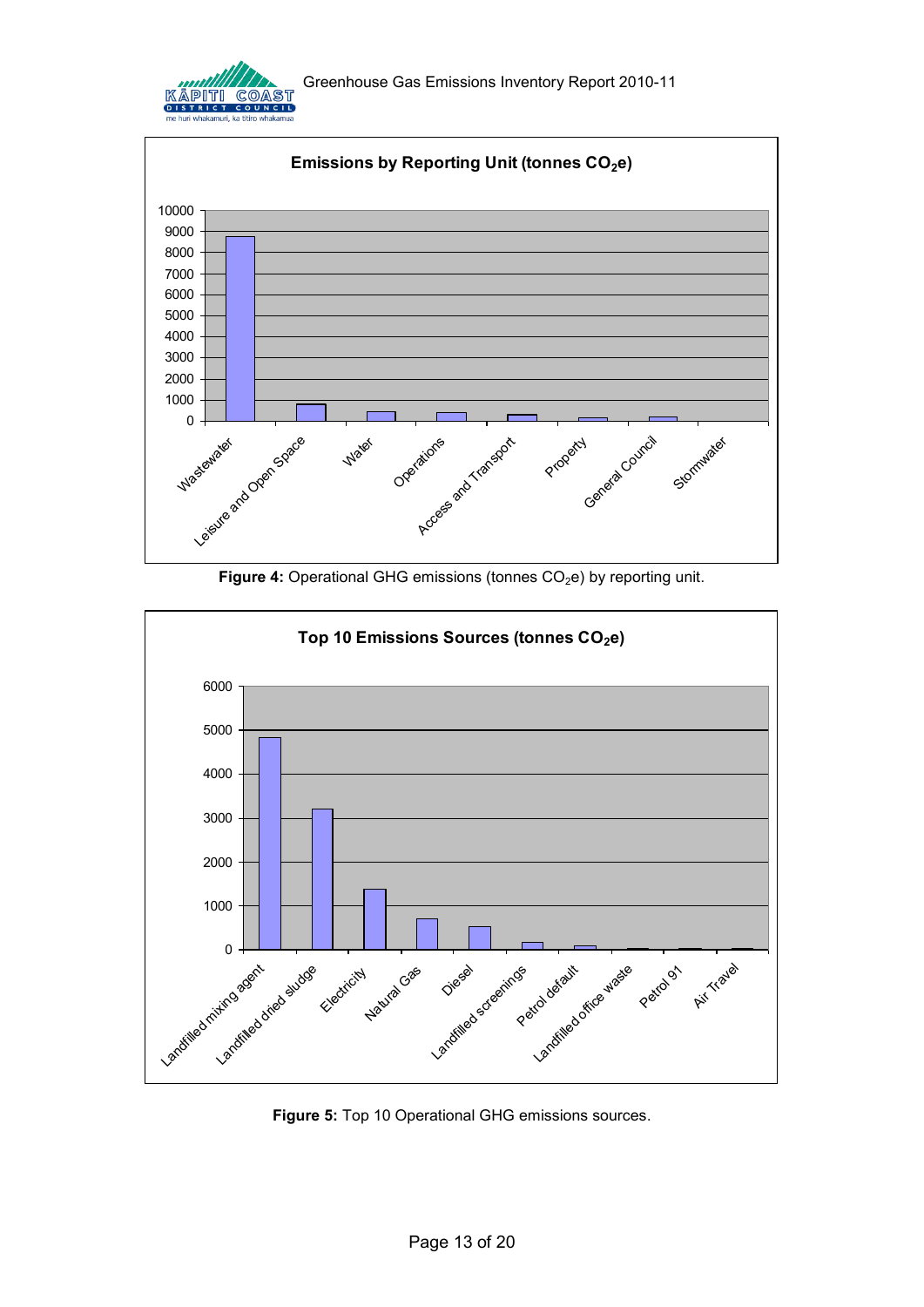



**Figure 6** Other emissions sources

<span id="page-13-1"></span>Where the organisation is progressing to certification, the inventory report and any assertions are expected to be verified through an independent third party verification audit by Programme approved verifiers to a reasonable level of assurance reported to the directors of Landcare Research in a separate assurance statement.

# <span id="page-13-0"></span>11 GHG emissions reductions and removals

This is Kāpiti Coast District Council's second emissions inventory report. As shown in Figure 7, total operational GHG emissions for Council were 11,007 tonnes of  $CO<sub>2</sub>e$ for the period  $1/7/2010$  to 30/6/2011 whilst there were 12,466 tonnes of CO<sub>2</sub>e for the period  $1/7/2009$  to  $30/6/2010$ . This is a decrease of  $1,459$  tonnes CO<sub>2</sub>e, or  $11.7\%$ .

The most significant decrease occurred for the Wastewater Management Group as result of the conversion of sewage drying from diesel to wood pellet fuel. This occurred in August 2010, near the start of the reporting period.

Substantial reductions in emissions can also be attributed to the change in the grid electricity emissions factor from  $0.1475$  kgCO<sub>2</sub>e per kWh in 2009-10 in  $0.1201$  $kgCO<sub>2</sub>e$  per kWh in 2010-11. If electricity consumption was identical between the periods, this change in emissions factor would have cut electricity emissions by 18.6%. As it happens, electricity consumption reduced by 2.5% between the periods.

Kāpiti Coast District Council is in the process of creating a carbon and energy management strategy for managing and reducing emissions further in the future. A specific biosolids strategy, which will address the largest emissions sources (those arising from the disposal of sewage sludge and screenings) has been scheduled for the 2012-13 financial year.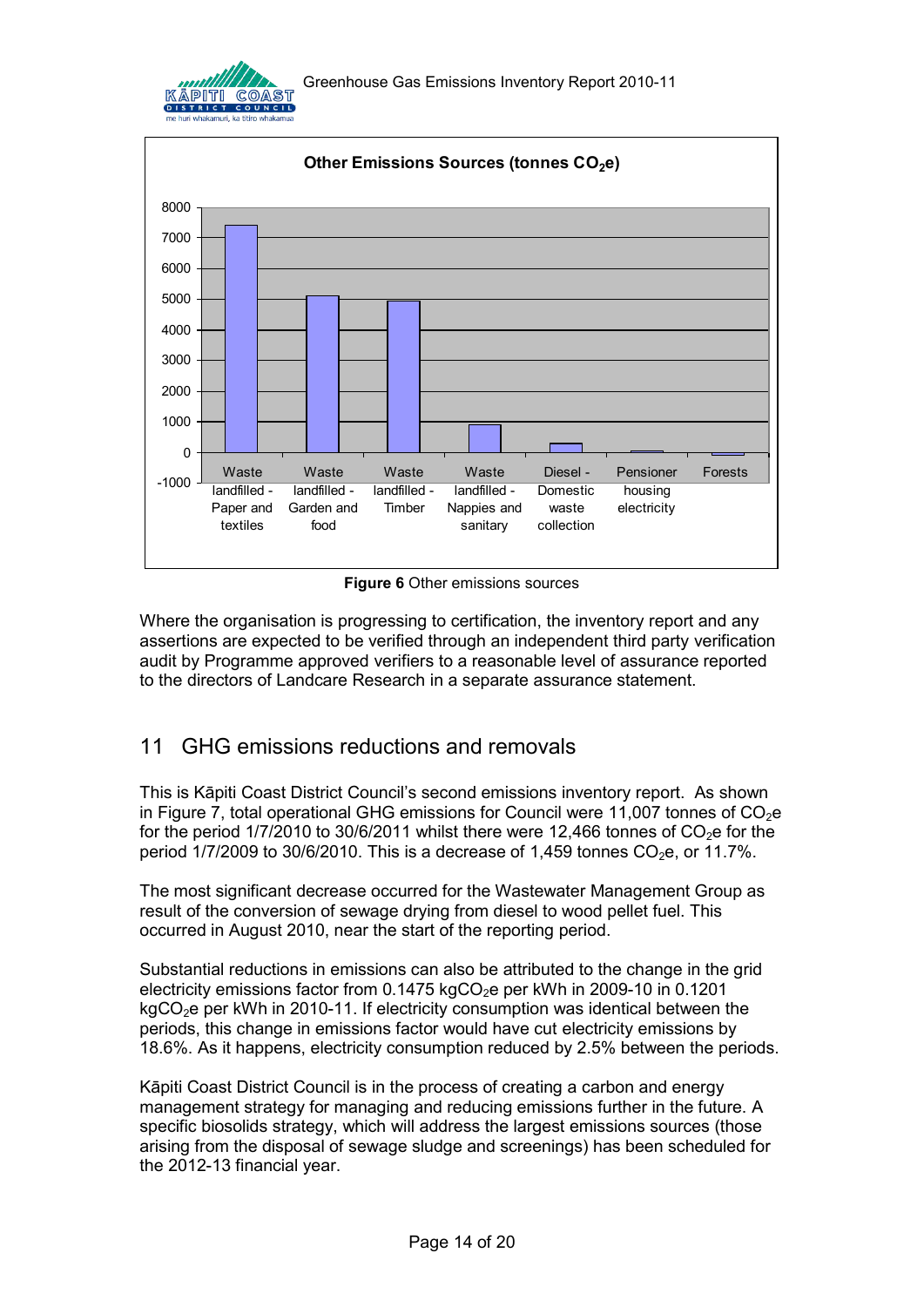



<span id="page-14-0"></span>**Figure 7:** Comparison of GHG operational emissions by scope between the reporting periods.



<span id="page-14-1"></span>**Figure 8:** Comparison of GHG operational emissions by emissions sources between the reporting periods.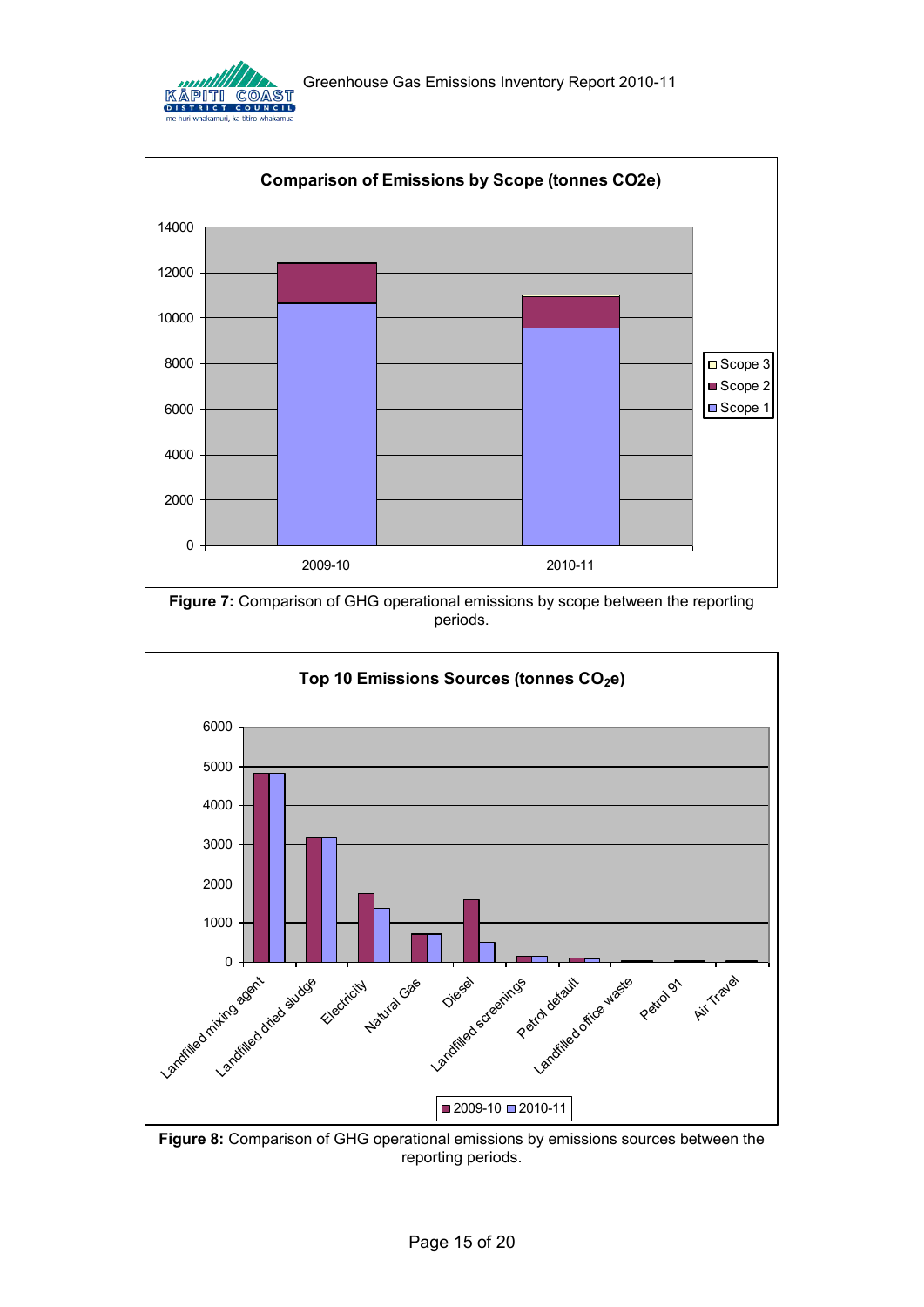



<span id="page-15-2"></span>**Figure 9:** Comparison of emissions by reporting unit between the reporting periods.

# <span id="page-15-0"></span>12 Liabilities - GHG stocks held

<span id="page-15-3"></span>

| <b>GHG Gas</b>  | <b>Reporting unit</b> | Mass – start of<br>reporting<br>period | Mass - end of<br>reporting<br>period | <b>Potential</b><br>liability -<br>tonnes CO <sub>2</sub> e | <b>Comment on</b><br>variance |
|-----------------|-----------------------|----------------------------------------|--------------------------------------|-------------------------------------------------------------|-------------------------------|
| R <sub>22</sub> | Property              | 180                                    | 180                                  | 306                                                         | none                          |
| R410a           | Property              | 102                                    | 102                                  | 193                                                         | none                          |
| Total           |                       | 282                                    | 282                                  | 499                                                         |                               |

#### **Table 8**: GHG stocks held

# <span id="page-15-4"></span><span id="page-15-1"></span>13 Liabilities - Forestry holdings

| Table 9: Carbon stocks in forestry |  |  |
|------------------------------------|--|--|
|                                    |  |  |

| <b>Forest location</b><br>type and year<br>planted | <b>Reporting unit</b>     | Area – start of<br>reporting<br>period | Area $-$ end of<br>reporting<br>period | <b>Carbon</b><br>emissions<br>tonnes $CO2e$ | <b>Potential</b><br>liability -<br>tonnes CO <sub>2</sub> e | <b>Comment on</b><br>variance |
|----------------------------------------------------|---------------------------|----------------------------------------|----------------------------------------|---------------------------------------------|-------------------------------------------------------------|-------------------------------|
| Pharazyn<br>Reserve, Pinus<br>Radiata, 1990        | Leisure and<br>Open Space | 4.9                                    | 4.9                                    | -162                                        | 2935.1                                                      | Sequestration<br>by growth    |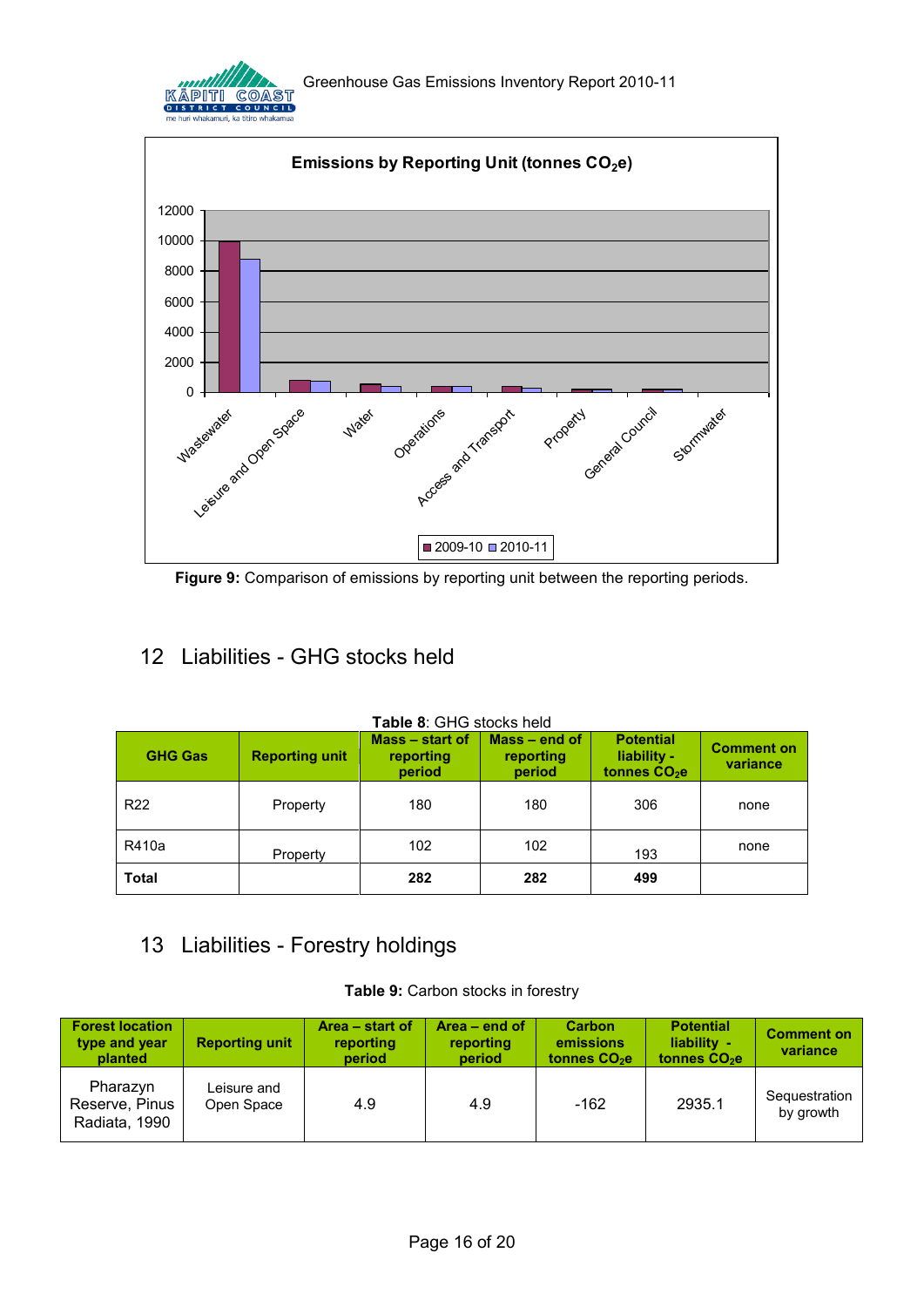

| Raumati<br>Enscarpment,<br>Pinus Radiata,<br>1985 | Leisure and<br>Open Space | 2.7  | 1.3  | 973    | 973.7    | Sequestration<br>by growth            |
|---------------------------------------------------|---------------------------|------|------|--------|----------|---------------------------------------|
| Reikorangi Rd,<br>Pinus Radiata,<br>1985          | Leisure and<br>Open Space | 5.3  | 5.3  | $-148$ | 3969.7   | Sequestration<br>by growth            |
| Paraparaumu<br>WWTP, Pinus<br>Radiata, 1985       | Leisure and<br>Open Space | 25   | 25   | $-700$ | 18725.0  | Sequestration<br>by growth            |
| Nikau<br>Reserve,<br>native remnant               | Leisure and<br>Open Space | 11.0 | 11.0 | 0      | 3564.0   | Fully mature -<br>no<br>sequestration |
| Reikorangi Rd,<br>Eucalyptus,<br>1996             | Leisure and<br>Open Space | 4.2  | 4.2  | $-55$  | 777.0    | Sequestration<br>by growth            |
| Total                                             |                           | 53.1 | 51.7 | $-92$  | 30,944.5 |                                       |

### <span id="page-16-0"></span>14 Double counting/offsetting

Double counting refers to situations where:

- a) Emissions have been included and potentially offset in the GHG emissions inventories of two different organisations e.g. a company and one of its suppliers/contractors. This is particularly relevant to all indirect (Scope 2 and 3) emissions.
- b) The organisation is participating in or is the recipient of "green electricity". renewable energy certificates (RECs) or levy exemption certificates (LECs) or other similar energy generation or GHG initiatives.
- c) Emissions reductions are counted as removals in an organisation's GHG emissions inventory and are counted or used as offsets/carbon credits by another organisation. This applies to projects registered under the NZ government Projects to Reduce Emissions (PRE) as well as to schemes generating voluntary offsets or carbon credits.

Where the organisation is progressing to carboNZero certification, it must ensure that all GHG emissions and removals are reported appropriately. The offset requirements for carboNZero certification should not be overstated due to emissions that have already been offset by another organisation; nor should they be understated due to removals that have already been used as offsets by another organisation.

In the case of Kāpiti Coast District Council, there are no instances of double counting.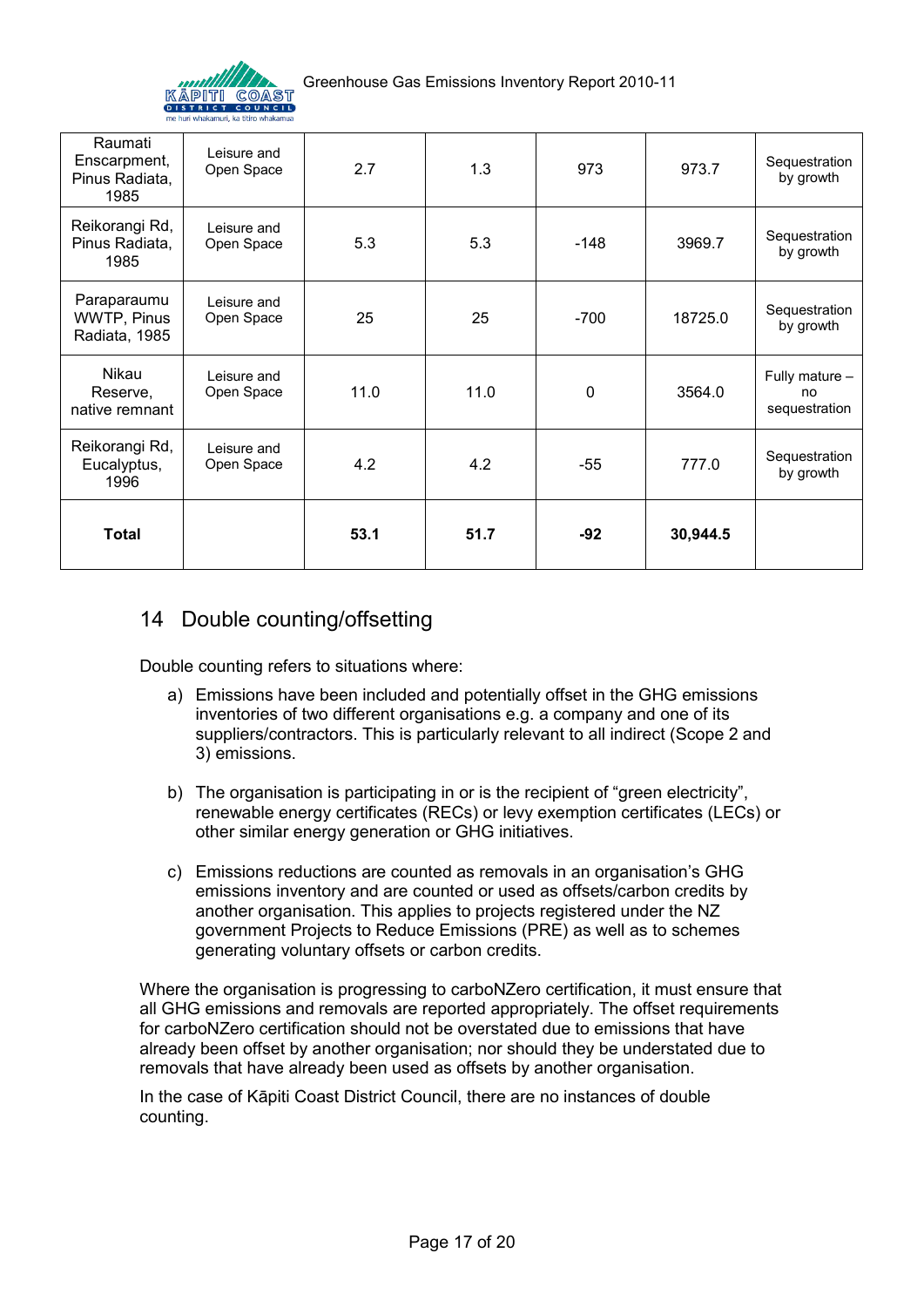

#### <span id="page-17-0"></span>15 References

International Standards Organisation, 2006. ISO14064-1:2006. *Greenhouse gases – Part 1: Specification with guidance at the organisation level for quantification and reporting of greenhouse gas GHG emissions and removals.* ISO: Geneva, Switzerland.

World Resources Institute and World Business Council for Sustainable Development, 2004 (revised). *The Greenhouse Gas Protocol: A Corporate Accounting and Reporting Standard.* WBCSD: Geneva, Switzerland.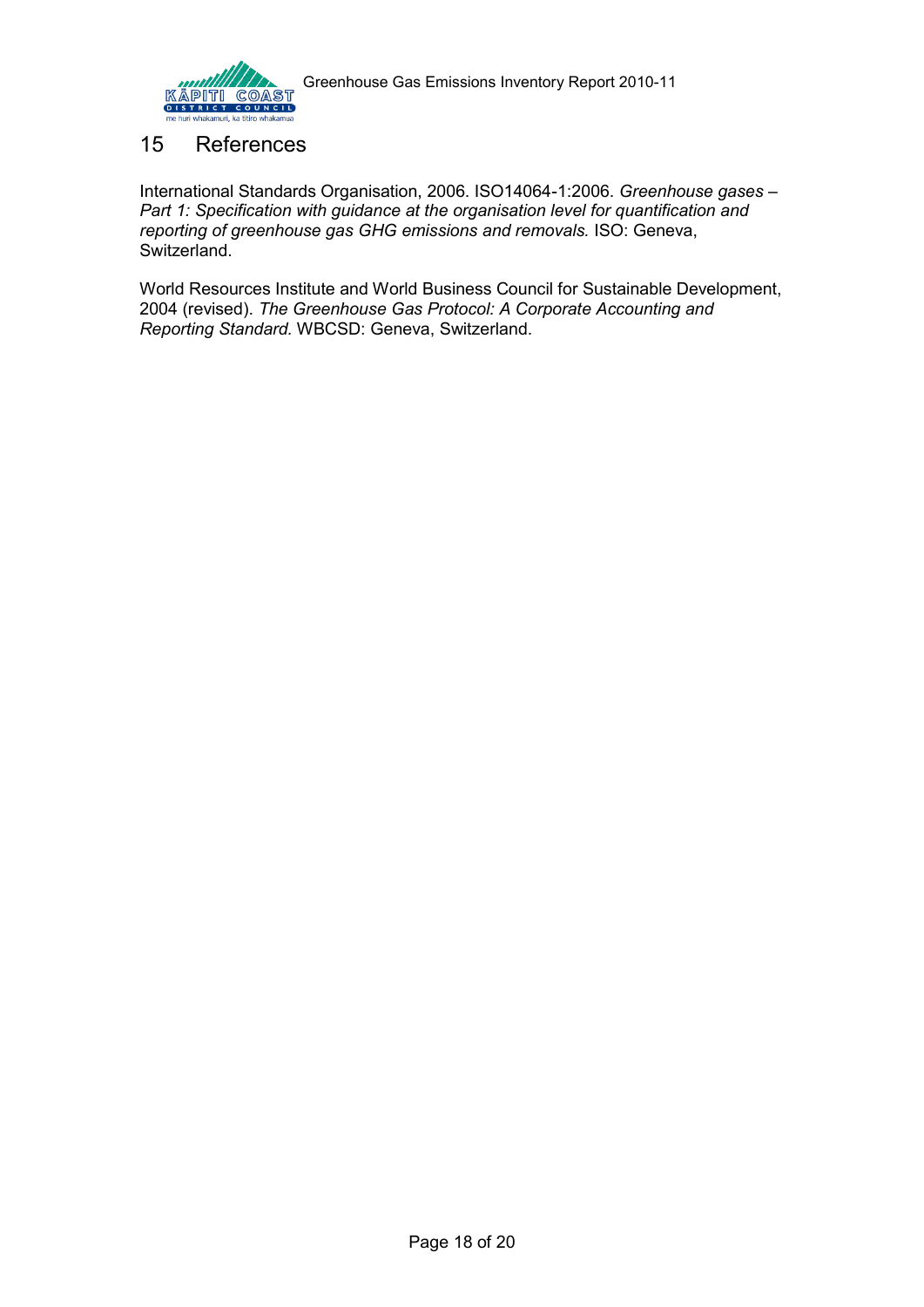

# <span id="page-18-0"></span>Appendix 1: ISO14064-1 reporting requirements

CEMARS and the carboNZero programme require the generation of an emissions inventory report that shows the total emissions for the application period. In addition ISO14064-1 details mandatory and additional reporting considerations as outlined in Table 9.

| Table 10: Mandatory and additional reporting requirements for ISO14064-1. |  |
|---------------------------------------------------------------------------|--|
|---------------------------------------------------------------------------|--|

<span id="page-18-1"></span>

| <b>Mandatory Report Requirements (adapted</b>                                                                                                                                                                                                                                                                                                                                                                                                                                                                                                                                                                                                                                                                                                                                                                                                                                                                                                                                                                                                                                            | <b>Additional Reporting Considerations</b>                                                                                                                                                                                                                                                                                                                                                                                                                                                                                                                                                                                                                                                                                                                                                                                                                                                                                                                                                                                                                                     |
|------------------------------------------------------------------------------------------------------------------------------------------------------------------------------------------------------------------------------------------------------------------------------------------------------------------------------------------------------------------------------------------------------------------------------------------------------------------------------------------------------------------------------------------------------------------------------------------------------------------------------------------------------------------------------------------------------------------------------------------------------------------------------------------------------------------------------------------------------------------------------------------------------------------------------------------------------------------------------------------------------------------------------------------------------------------------------------------|--------------------------------------------------------------------------------------------------------------------------------------------------------------------------------------------------------------------------------------------------------------------------------------------------------------------------------------------------------------------------------------------------------------------------------------------------------------------------------------------------------------------------------------------------------------------------------------------------------------------------------------------------------------------------------------------------------------------------------------------------------------------------------------------------------------------------------------------------------------------------------------------------------------------------------------------------------------------------------------------------------------------------------------------------------------------------------|
| from ISO14064-1 S7.3.1)                                                                                                                                                                                                                                                                                                                                                                                                                                                                                                                                                                                                                                                                                                                                                                                                                                                                                                                                                                                                                                                                  | (adapted from ISO14064-1 S7.3.2)                                                                                                                                                                                                                                                                                                                                                                                                                                                                                                                                                                                                                                                                                                                                                                                                                                                                                                                                                                                                                                               |
| • Organisational description<br>• Documentation of organisational<br>boundaries.<br>• Direct emissions, quantified separately for<br>each GHG (tonnes and $CO2e$ ).<br>• A description of how $CO2$ emissions from<br>combustion of biomass are treated in the<br>emissions inventory.<br>• If quantified, GHG removals (tonnes of<br>$CO2e$ ).<br>• Explanation for the exclusion of any GHG<br>sources or sinks from the quantification.<br>• Energy indirect emissions (tonnes of<br>$CO2e$ ).<br>• The historic base year selected and the<br>base year GHG inventory.<br>• Explanation of any change to the base<br>year or other historical GHG data, and<br>any recalculation of the base year or other<br>historical GHG emissions inventory.<br>• Quantification methodologies and reasons<br>for their selection.<br>• Explanation of any change to<br>quantification methods previously used.<br>• Document GHG emissions or removal<br>factors used.<br>Description of the impact of uncertainties<br>$\bullet$<br>on the accuracy of the GHG emissions<br>and removal data. | • Description of the organisation's GHG<br>policies, strategies, programmes.<br>• Emissions from combustion of biomass<br>(tonnes of $CO2e$ ).<br>• Description of directed actions and<br>attributable GHG emissions or removals<br>differences (including outside<br>organizational boundaries) (tonnes of<br>$CO2e$ ).<br>• Purchased or developed GHG emissions<br>reductions and removal enhancements<br>from GHG emissions reduction and<br>removal enhancement projects (tonnes of<br>$CO2e$ ).<br>• Description of applicable GHG<br>programme requirements.<br>• GHG emissions or removals<br>disaggregated by the facility.<br>• Other indirect emissions (tonnes of<br>$CO2e$ ).<br>• Uncertainty assessment description and<br>results, including measures to manage or<br>reduce uncertainties.<br>• Description and presentation of additional<br>indicators or metrics.<br>• Assessment of performance against<br>relevant internal and/or external<br>benchmarks, as appropriate.<br>• Description of GHG information<br>management and monitoring procedures. |

For renewal applications for Programme certification (i.e. reports submitted after the initial certification year), the submitted report also needs to include:

- The GHG emissions inventory from previous years
- Comparison of current year GHG emissions with the base year
- An explanation of any changes in GHG emissions/removals quantifications and processes previously detailed, and where appropriate, recalculation of the base year.
- Explanation of any changes to the base year.
- Details of directed actions to reduce or prevent GHG emissions (i.e. progress against the emissions reductions programme)